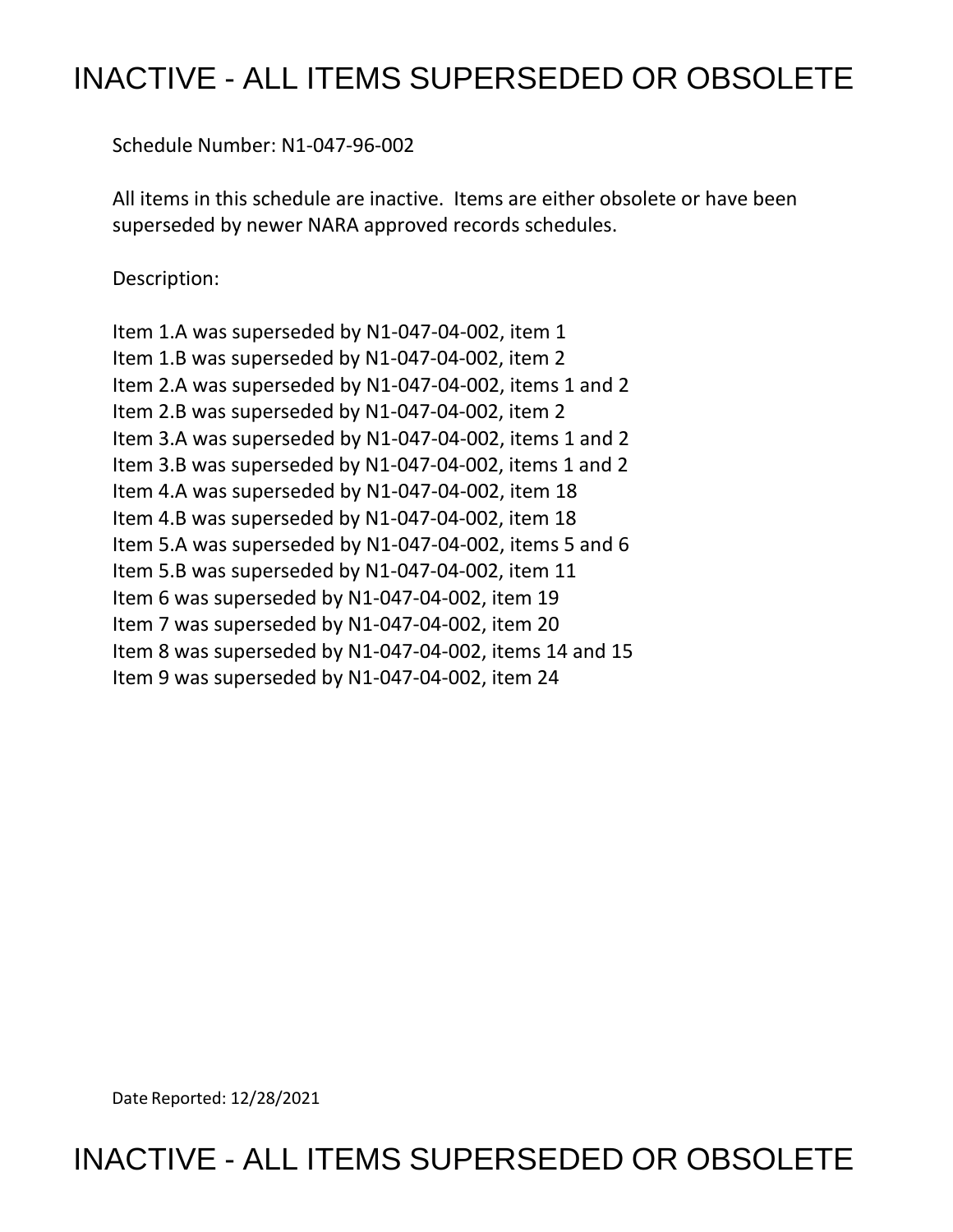| REQUEST FOR RECORDS DISPOSITION AUTHORITY<br>(See Instructions on reverse)                                             |                             |              |  | <b>LEAVE BLANK (NARA use only)</b><br><b>JOB NUMBER</b> |                                                      |                                                                                                                           |  |
|------------------------------------------------------------------------------------------------------------------------|-----------------------------|--------------|--|---------------------------------------------------------|------------------------------------------------------|---------------------------------------------------------------------------------------------------------------------------|--|
|                                                                                                                        |                             |              |  |                                                         |                                                      | $11 - 47 - 96 - 2$                                                                                                        |  |
| <sup>TO</sup> NATIONAL ARCHIVES and RECORDS ADMINISTRATION (NIR)<br>WASHINGTON, DC 20408                               |                             |              |  | <b>DATE RECEIVED</b><br>$4-15-96$                       |                                                      |                                                                                                                           |  |
| 1 FROM (Agency or establishment)<br>Social Security Administration                                                     |                             |              |  | NOTIFICATION TO AGENCY                                  |                                                      |                                                                                                                           |  |
| 2 MAJOR SUBDIVISION<br>Office of the Inspector General                                                                 |                             |              |  |                                                         |                                                      | In accordance with the provisions of 44<br>USC 3303a the disposition request,<br>including amendments, is approved except |  |
| 3 MINOR SUBDIVISION                                                                                                    |                             |              |  |                                                         |                                                      | for items that may be marked "disposition<br>not approved" or "withdrawn" in column 10                                    |  |
| 4 NAME OF PERSON WITH WHOM TO CONFER 5 TELEPHONE                                                                       |                             |              |  | <b>DATE</b>                                             |                                                      | ARCHIVIST OF THE UNITED STATES                                                                                            |  |
| William A. White                                                                                                       | (410)                       | 965-2596     |  | 6-25-96                                                 |                                                      |                                                                                                                           |  |
| Agencies,<br>$x =$<br>is not required;<br><b>DATE</b><br>SIGNATURE OF AGENCY REPRESENTATIVE<br>Patricia J. Glover      | is attached; or             | <b>TITLE</b> |  | has been requested.                                     |                                                      |                                                                                                                           |  |
|                                                                                                                        |                             |              |  | SSA Records Officer                                     |                                                      |                                                                                                                           |  |
| 7<br>8 DESCRIPTION OF ITEM AND PROPOSED DISPOSITION<br><b>ITEM</b><br><b>NO</b>                                        |                             |              |  |                                                         | 9 GRS OR<br><b>SUPERSEDED</b><br><b>JOB CITATION</b> | 10 ACTION<br><b>TAKEN (NARA</b><br>USE ONLY)                                                                              |  |
| (See attached)                                                                                                         |                             |              |  |                                                         |                                                      |                                                                                                                           |  |
| $JUN$ 27 1996 copy to ligency, NNT, NCF<br>115-109                                                                     | NSN 7540-00-634-4064        |              |  |                                                         |                                                      | <b>STANDARD FORM 115 (REV 3-91)</b>                                                                                       |  |
| Changes to this schedule were approved by SSA Records Manager.<br>Bill White, per a telephone conversation an 6/18/96. | PREVIOUS EDITION NOT USABLE |              |  |                                                         |                                                      | <b>Prescribed by NARA</b><br>36 CFR 1228                                                                                  |  |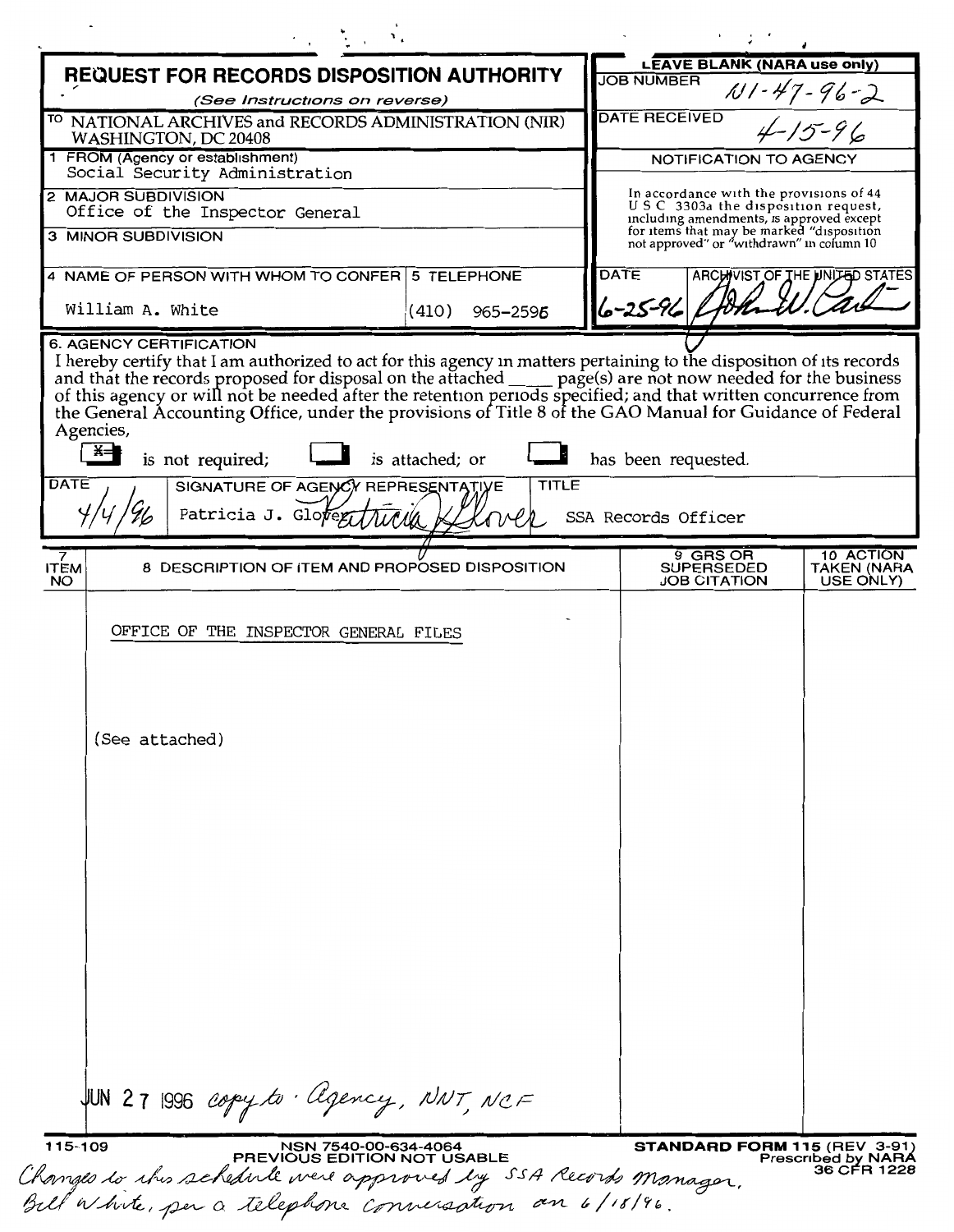Page 2 of 5

and the State

#### OFFICE OF THE INSPECTOR GENERAL FILES

#### 1. Final Audit Records

Final audit and inspections and supporting documentation relating to closeout actions and audit and inspection resolution. These records are maintained by headquarters SSA OA and OEI. (NCl-235-80-1, 801-01)

*4*  **G-QS 2 -Z J T-\:.t'!M t!L o..** Disposition:

- g A. SSA produced audits and inspections. Destroy  $\frac{1}{2}$  years after close of the FY year in which report is issued.
- B. Other audits. Destroy four years after close of the FY year in which report is issued.

## 2. Regional Office Audit and Inspection Reports and Related Workpapers.

Regional office audit and inspection case files consisting final reports and related workpapers. Included are analyses, or audit survey documentations, tentative finding, and recommendations, and other official correspondence and similar documents. (NCl-235-80-1, 801-2)

## Disposition:

「 」と 「 」におきる家族の事業を見たるながら

- A. Audit for which an audit clearance document (ACD) or other document evidencing final resolution is required. Destroy four years after close of FY in which report is issued:
- B. Audits for which an ACD is not required and inspections. Destroy four years after close of FY in which report is issued.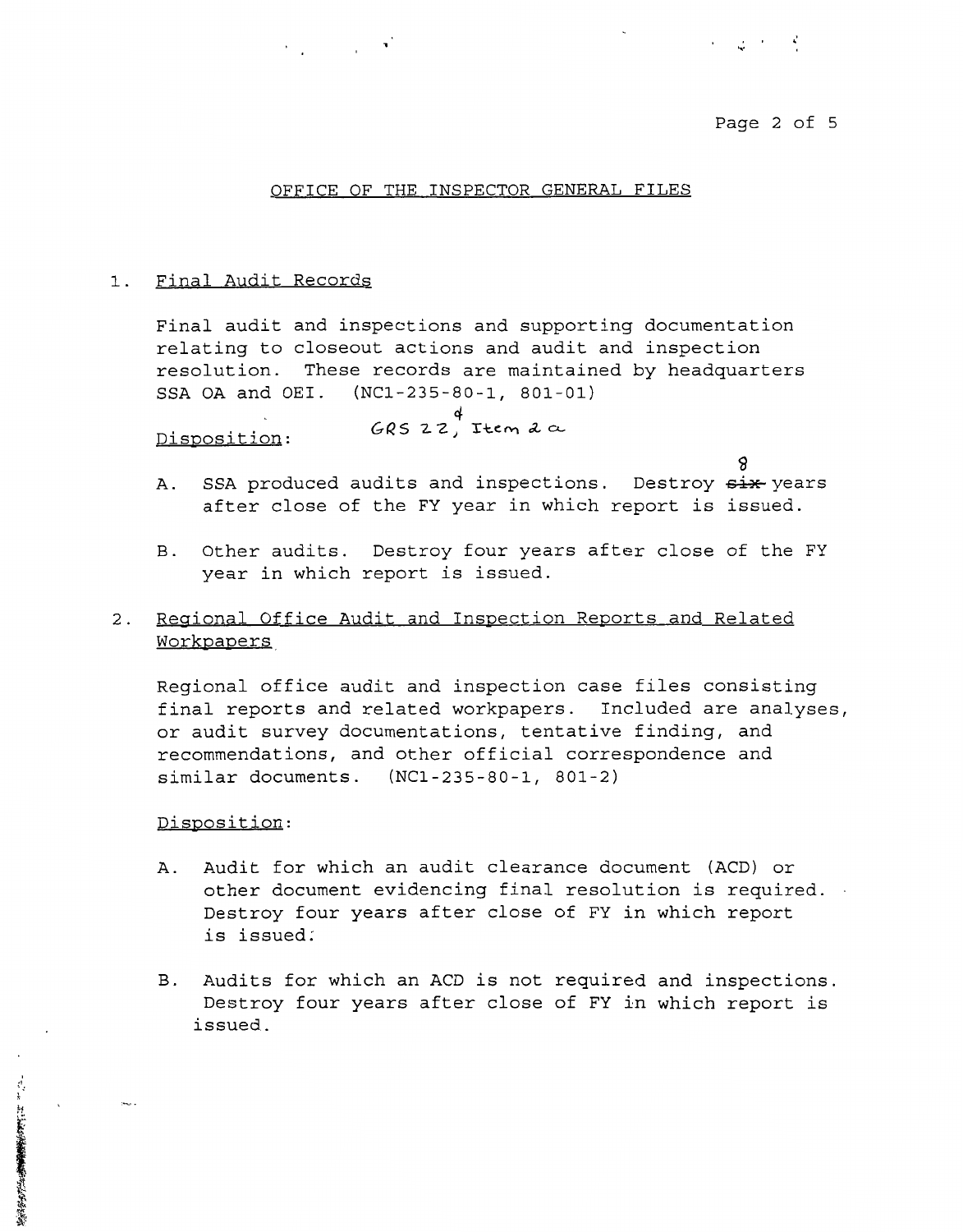#### Page 3 of 5

りっぱ とうろ

## 3. Audit and Survey Workpaper Files. SSA OIG Headguarters Outline of Audit and Office of Evaluation and Inspection

Audit and survey, and Inspection workpaper files maintained By Headquarters OA & OEI. Documentation includes information and evidence relating to the audit, or survey and inspection assignment. May contain analyses; schedules, reviews, and critiques of the audit or survey assignment; summaries of objectives, findings, and conclusions; and other related materials. (NCl-235-80-1, 801-03)

#### Disposition:

- A. Audit and Inspection workpaper files. Destroy six years after the close of the FY in which final report is issued.
- B. Survey workpaper files. Destroy six years after close of the FY in which survey or final report is issued, whichever is earlier.

## 4. SSA OA Policies and Procedures Manual

um,

 $\epsilon_{\rm{max}} = 1.00$ 

The SSA OA Policies and Procedures Manual defines major agency policies concerning audit standards, and outlines the mission and organization of the audit agency. The SSA OA Policies and Procedures Manual provides instructions for the implementation of audit policy standards. These handbooks are published for the guidance and use of all members of the audit agency. (NCl-235-80-1, 801-04)

Disposition:

- A. Policy handbook, Permanent Retire record copy to WNRC when revised or superseded. Transfer to NARA ten years after revision or supersession.
- B. Procedures handbook. Destroy five years after complete supersession, or when no longer needed for administrative purposes, whichever is earlier.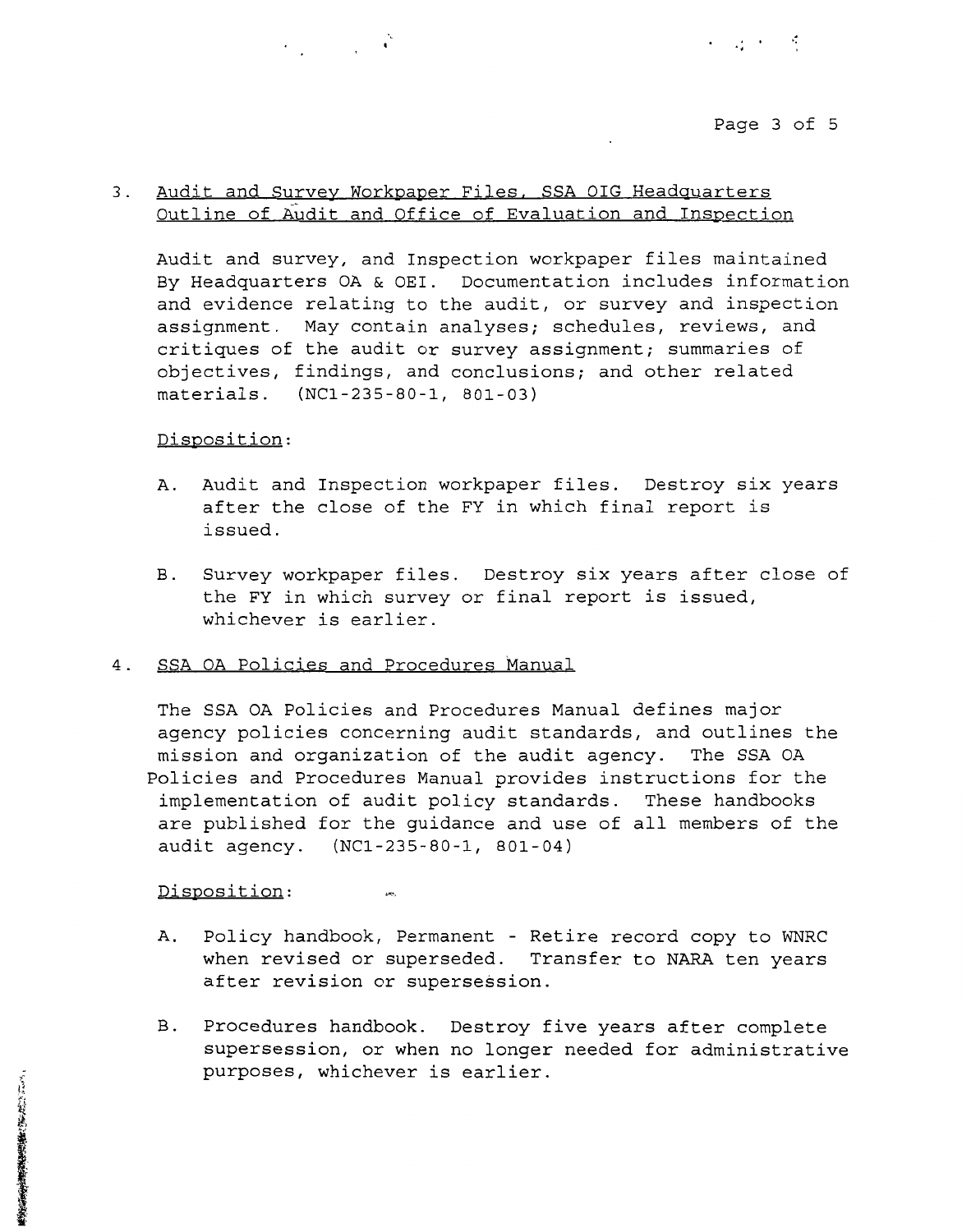•.

## 5. SSA OIG Office of Investigation (OI), Investigative Files

Case files developed in investigations of alleged fraud and abuse in programs and operations administered or financed by SSA, including allegations of fraud and abuse by Agency contractors, grantees, or other groups or individuals funded or supported by the Agency. Included in these files are investigative documents, related correspondence, and intelligence data received from other law enforcement agencies. Among the files are "0" cases that contain information required for preliminary inquiries. (NCl-235-80-1, 802-01)

#### Disposition:

- A. Cases of headquarters and field offices. Transfer to close file on final resolution of the case. Review closed file annually, and destroy individuals cases five years after final resolution.
- B. Indexes. Hold until no longer needed for administrative purposes and then destroy.

#### 6 . Investigative Support Files *("00"* Cases)

Case files that provide general information concerning Federal operations and procedures relating to investigations, legal options, court decisions, and other matters that may provide useful in Agency investigation operations. These files do not relate to specific investigations. **(NCl-235-80-1, 802-02)** 

Disposition:

Destroy when five years old.